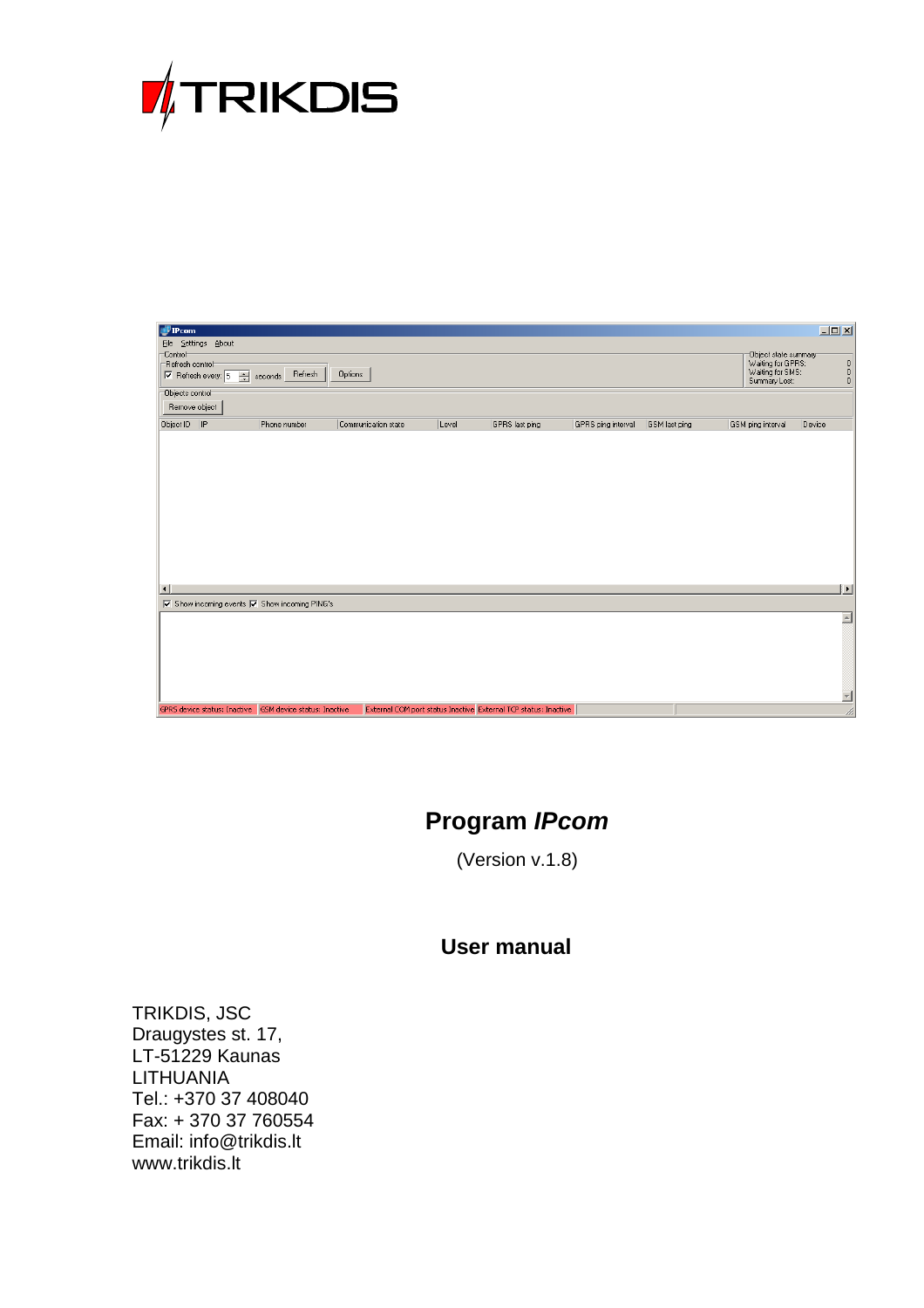## **Table of contents**

| $2^{\circ}$ |  |
|-------------|--|
|             |  |
|             |  |
|             |  |
|             |  |
|             |  |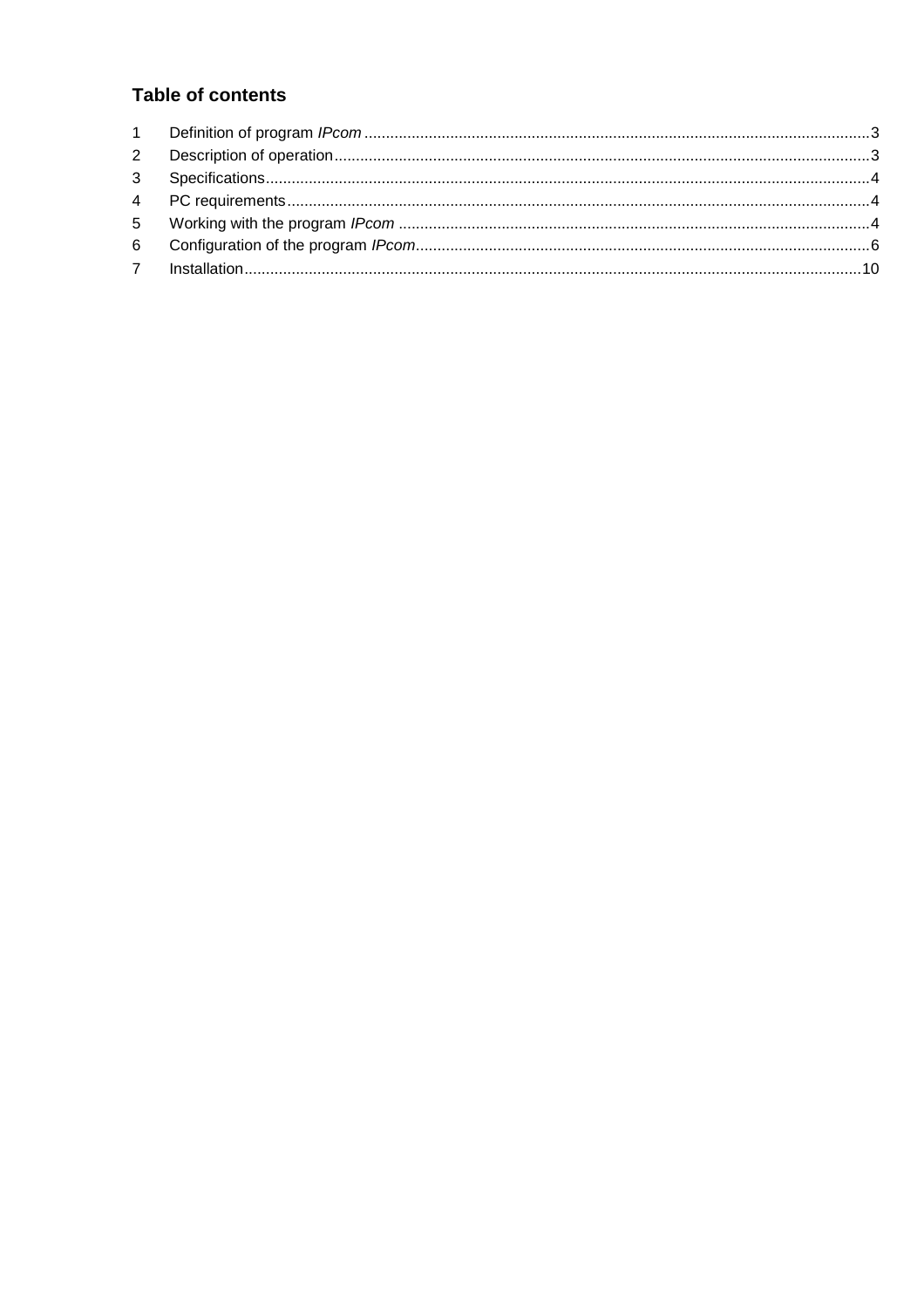## **1 Definition of program IPcom**

Program **IPcom** is designed for receiving of alarm messages transferred by communication protocols TCP/IP and UDP/IP.

**IPcom** receives alarm messages of security control panel transferred by GSM modules series of G10 and CG, Ethernet modules series of E10 and redirects them to the existing monitoring software. Number of supported transmitting devices in system depends on computer parameters. Recommend that this number should be no more than 200.

### **2 Description of operation**

Program **IPcom** operates as integrated part of GSM/Ethernet Alarm Transmission System, which is comprised of various transmitting devices, communication networks and IP receivers.

The program **IPcom** receives messages transferred by transmitting devices through GPRS and Ethernet networks by TCP/IP and UDP/IP protocols. The program can control connected CSD/SMS receiver **GM5**  or **Wavecom Fastrack Supreme 20**, used for receiving alarm messages, which are transferred through CSD and SMS connection.



Figure 1: GSM/Ethernet Alarm Transmission System

Program **IPcom** redirects received messages to existing monitoring software, where they are visualized.

The program **IPcom** analyses messages received from transmitting devices. If **IPcom** recognises correct encryption key and encoding protocol of received messages, it automatically creates list of transmitting devices and controls communication. The **IPcom** automatically registers each new transmitting device. When message is received, program divides entire message into parts and displays transmitting device Object ID along with IP address, Telephone number, Communication state, Signal level, Time of last received alarm message (or PING), Communication Control Signal (PING) sending interval, Brand name. The program registers message reception time, defines time interval for communication channel control and sends confirmation about message receiving to the transmitting device.

Program **IPcom** recognizes Communication Control Signals (PING) sent through communication channel and controls their timely receiving. Communications with transmitting devices are supervised according to specific communication control time intervals, which are different for each object. Communication Control Signals (PING) are not transferred to monitoring software. Upon communication failure, **IPcom** generates alarm message about communication failure and transfers it to the monitoring software.

In case of transmitting device is configured not to send Communication Control Signals (PING), **IPcom** redirects received alarm messages to the existing monitoring software only. The last received alarm message is displayed in the **IPcom** window.

Received messages are transferred to monitoring software by protocol Surgard using codes of Contact ID table. Transmission to the existing monitoring software is done through Serial port RS232 or Ethernet (for example through local network LAN).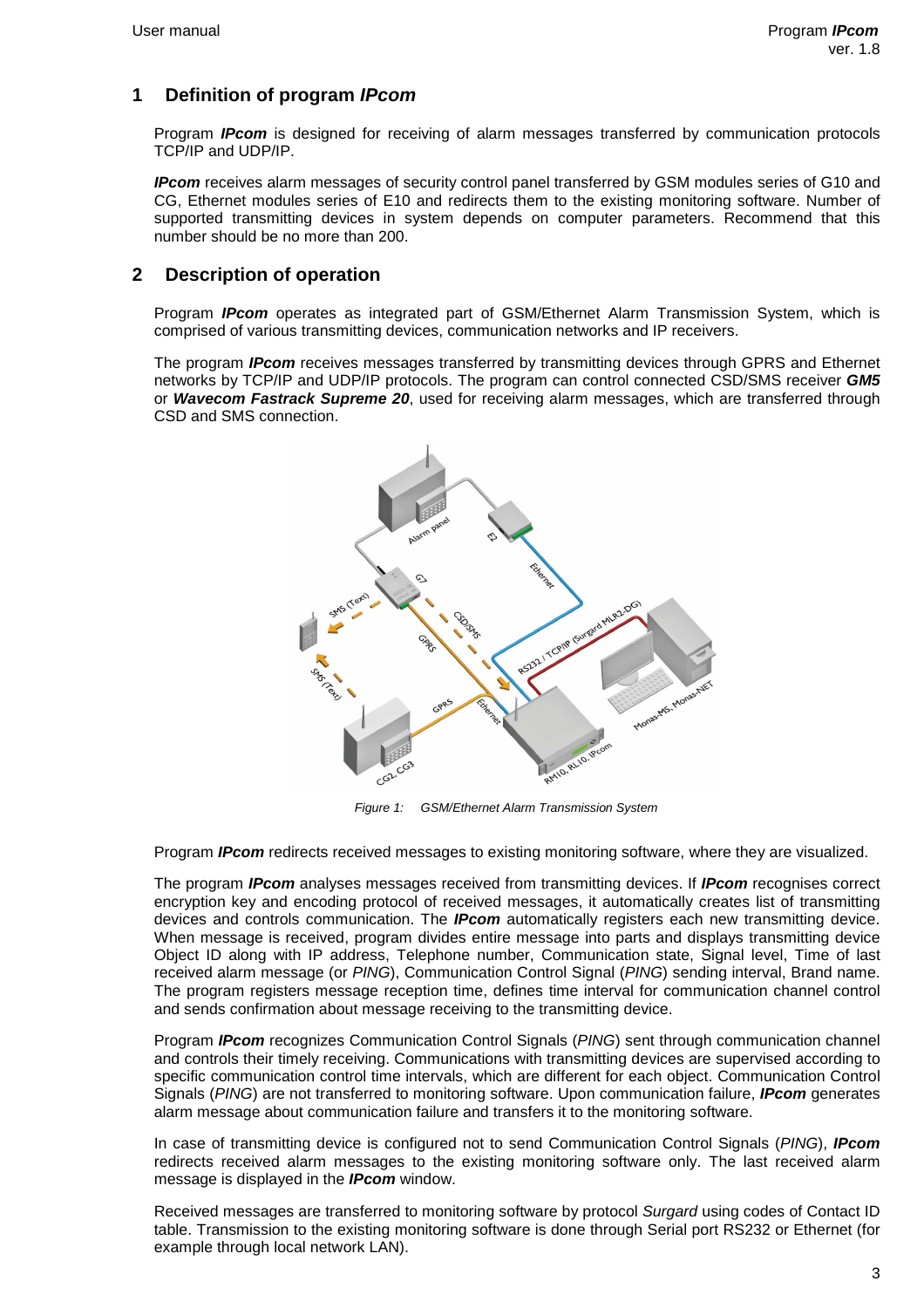## **3 Specifications**

|                               | Ethernet connection                              |  |  |
|-------------------------------|--------------------------------------------------|--|--|
| Input                         | Wireless Internet connection                     |  |  |
|                               | Serial port RS232                                |  |  |
| Flow rate*                    | up to 50 messages/sec.                           |  |  |
| Storage of messages           | up to 1000 last events                           |  |  |
|                               | - Serial port RS232                              |  |  |
| Output to monitoring software | - Ethernet                                       |  |  |
| Output protocol               | Surgard according to codes of Contact ID table   |  |  |
| Software language             | Selectable either Lithuanian, English or Russian |  |  |
|                               |                                                  |  |  |

\* depends on parameters of the PC in operation: speed and RAM

### **4 PC requirements**

The program **IPcom** should be installed into the PC running OS MS Windows 'XP, 'Vista, 'Win7 having Internet connection with External Static IP address. Used networking equipment should forward incoming messages to the selected port of program **IPcom** (port forwarding).

Minimum PC requirements Processor: 1,5 GHz CPU or better Memory: 256MB RS232 RJ45 OS: MS Windows'2000/XP

Note: one Serial port RS232 is used for receiving alarm messages from CSD/SMS receiver **GM5**. Second Serial port RS232 is required if alarm messages are redirected to the monitoring software through the Serial port RS232.

## **5 Working with the program IPcom**

Program *IPcom* starts by clicking icon **IPCOM**.

Starting modes **Standard** and **Service** are set during installation of **IPcom**. Starting mode **Standard** means that program **IPcom** starts by clicking its icon. Starting mode **Service** means that program **IPcom** starts and operates automatically as long as OS MS Windows is starting and operating. Then **IPcom** is in operating mode (it automatically receives and redirects received alarm messages), its icon is visible in desktop toolbar. Opening window of **IPcom** is required only if it is necessary to supervise operation of program or to change alarm messages receiving and redirecting terms.

In order to open window of program when it is operating automatically, press the right-click of the mouse on the icon of **IPcom** at the desktop toolbar. Commands **Show IPcom** and **Exit IPcom** appear. Choose command **Show IPcom** and the main window of program will appear (see Figure 2).

It is possible to turn on filters of received messages. Mark [∨] checkbox **Show incoming events** in order to display all alarm messages, which are being received. Mark [∨] checkbox **Show incoming** PING**'s** in order to display all Communication Control Signals (PING), which are being received. In order to display all incoming information, mark [∨] both checkboxes.

Program displays Date, Time, Object ID, Event classification, Event code of the received messages at the window lower area.

**IPcom** displays communication status with monitoring software in the area **Info panel**.

Operation modes and states of the program are indicated in the taskbar.

Area **Refresh control**. Mark [∨] checkbox [**Refresh every...**] and set time interval nearby for automated refreshing the list of transmitting devices. By pressing button [**Refresh**] it is possible to refresh the list of transmitting devices manually.

Selected row of object may be removed out of area **Objects control** by pressing button [**Remove object**].

Area **Object state summary** includes: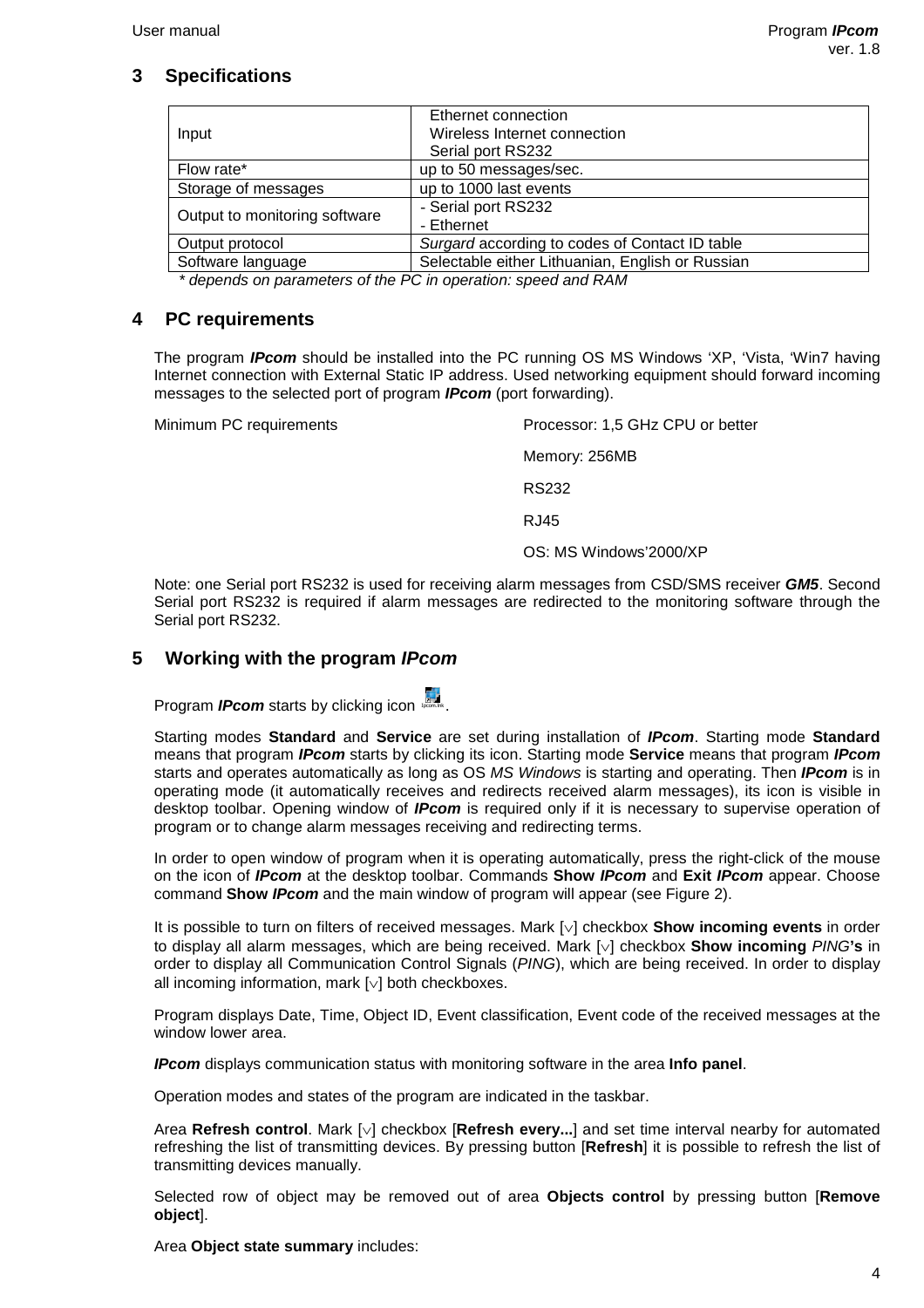- Row **Waiting for GPRS** means with how many transmitting devices **IPcom** has connection by protocols TCP/IP and UDP/IP.
- Row **Waiting for SMS** means with how many transmitting devices **IPcom** has CSD and SMS connection.
- Row **Summary lost** means for how many of objects communication failure is occurred.

| FIPcom                                                                                                                              | $\Box$                                                                         |                                 |
|-------------------------------------------------------------------------------------------------------------------------------------|--------------------------------------------------------------------------------|---------------------------------|
| File Settings About                                                                                                                 |                                                                                |                                 |
| Refresh control<br>Ⅳ Refresh every: 10 ÷ seconds Refresh<br>Options                                                                 | Object state summary<br>Waiting for GPRS:<br>Waiting for SMS:<br>Summary Lost: | $\bf{0}$<br>0<br>$\overline{c}$ |
| Objects control                                                                                                                     |                                                                                |                                 |
| Remove object                                                                                                                       |                                                                                |                                 |
| Object ID<br> IP<br>Phone number<br>Communication state<br>GPRS last ping<br>GPRS ping interval<br>GSM last ping<br>Level           | GSM ping interval                                                              | Device                          |
| 2010.05.25 12:24:40<br>87.247.80.186<br><b>Connection lost</b><br>N/A<br>60                                                         | N/A<br>N/A                                                                     |                                 |
| 192.168.1.23<br><b>Connection lost</b><br>2010.05.25 12:24:40<br>60<br>N/A                                                          | N/A<br>N/A                                                                     |                                 |
|                                                                                                                                     |                                                                                | $\blacktriangleright$           |
| Info panel<br>$\Box$ Show incoming events $\Box$ Show incoming PING's                                                               |                                                                                |                                 |
| $\triangle$                                                                                                                         |                                                                                |                                 |
| GPRS device status: Active<br><b>GSM</b> device status: Inactive<br>External COM port status Inactive External TCP status: Inactive |                                                                                | //.                             |

Figure 2: Main window of program **IPcom**

#### Area **Objects control**:

- The column **[Object ID**] displays account number of transmitting device a message was received from.
- The column [**IP**] displays IP address of the transmitting device a message was received from.
- The column [**Phone number**] displays telephone number of the transmitting device a message was received from while alarm transmission through CSD and SMS connection is done.
- The column [**Communication State**] displays connection state with transmitting device a message was received from.
- The column [**Level**] displays GSM signal strength in relative units.
- The column [**GPRS last** PING] displays time of the last alarm message (or PING) received by protocols TCP/IP and UDP/IP.
- The column [**GPRS** PING **interval**] displays time interval between Communication Control Signals (PING) by protocols TCP/IP and UDP/IP.
- The column [GSM last PING] displays time of the last alarm message (or PING) received through the CSD and SMS connection.
- The column [**GSM** PING **interval**] displays time interval between Communication Control Signals (PING) through the CSD and SMS connection.
- The column [**Device**] displays Brand name of transmitting device a message was received from.

PRS device status: Active GSM device status: Inactive External COM port status Inactive External TCP status: Inactive

Figure 3: Status bar of **IPcom**

Status bar of **IPcom** indications (Figure 3):

- **GPRS device status: Active/Inactive** it indicates status of data input by protocol TCP/IP.
- **GSM device status: Active/Inactive**  it indicates status of connection to CSD/SMS receiver **GM5**.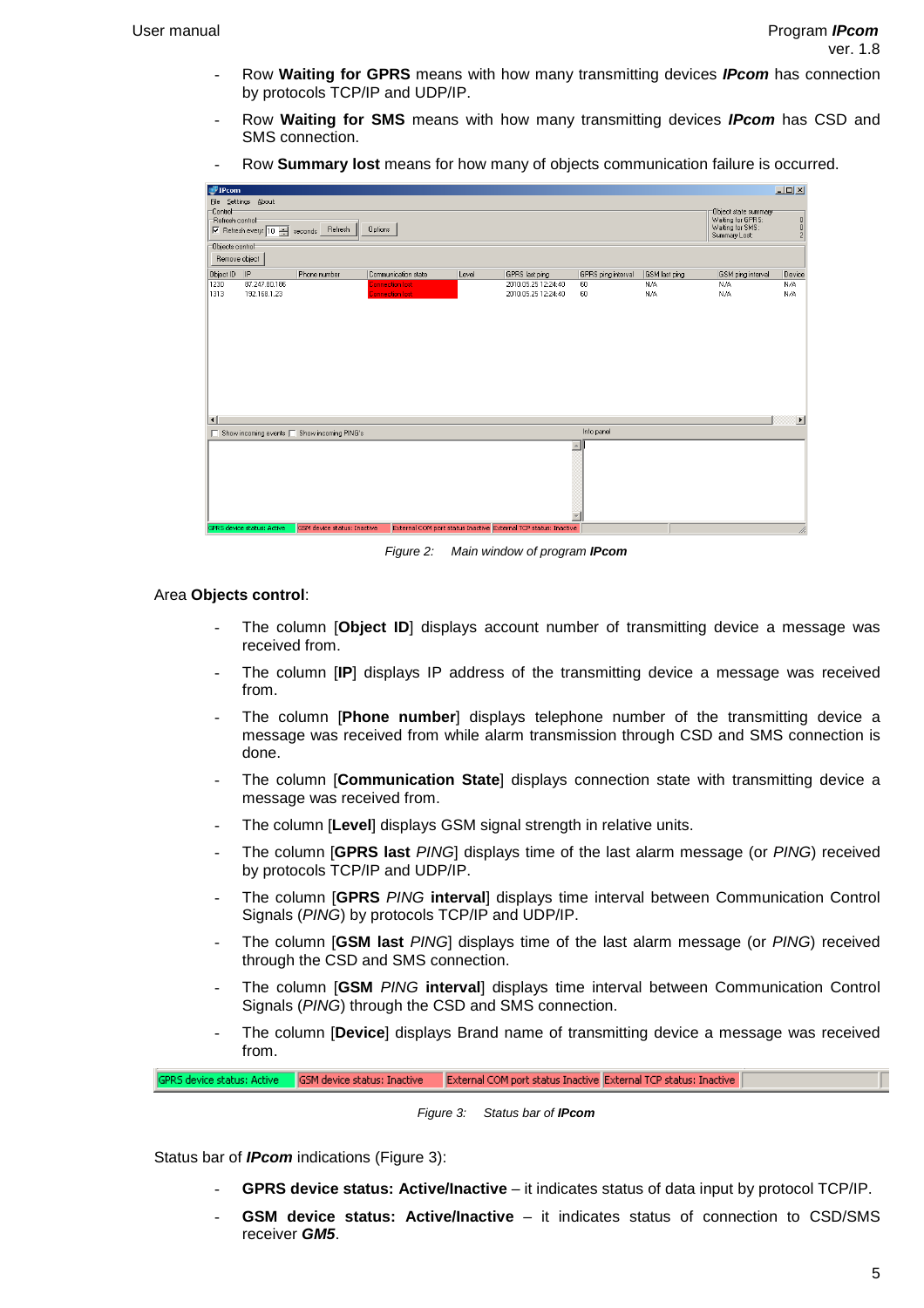- **External COM port status: Active/Inactive** it indicates status of COM port connection for outputting data.
- **External TCP status: Active/Inactive –** it indicates status of connection to LAN for outputting data.
- **Events in COM Buffer:**  $-$  it indicates number of messages in COM port buffer.
- **Events in TCP Buffer:** it indicates number of messages in buffer.

#### **Closing of the program IPcom.**

In order to close the program, press the right-click of the mouse on the icon IPC at the desktop toolbar, options **Show IPcom** and **Exit IPcom** appear. Choose option **Exit IPcom** and the program will be closed (the icon program **IPcom** will be removed from the toolbar).

Note: Keys [-], [X] minimizes the program window only. However the program itself remains active.

### **6 Configuration of the program IPcom**

6.1 In order to start configuration window **Options** (see Figure 3) click on [**Options**] button in main **IPcom** window. There are options to set terms of Communication Control Signals (PING) monitoring, set parameters of data Input/Output ports, specify receiver and line numbers, activate sound signals and disable free configuration access etc in options window. Window **Options** / **General** (see Figure 4).

| <b>Options</b>                                                         | $\mathbf{x}$        |
|------------------------------------------------------------------------|---------------------|
| General   Connections   Receiver   Internal events   Sounds   Password |                     |
| Signal last time                                                       |                     |
| Multiplier<br>3                                                        | Tolerance<br>20     |
| ÷                                                                      | ÷ls                 |
| Message count for restore signal<br>GPBS                               | <b>GSM Modem</b>    |
| 12<br>÷                                                                | I1<br>÷             |
|                                                                        |                     |
| External<br><b>COM</b>                                                 | LAN                 |
| Setup                                                                  | IP 192.168. 0 . 1   |
|                                                                        | Port 18000          |
| Hearbit interval 20<br>÷                                               |                     |
| Started                                                                | $\nabla$ Started    |
| Comport and TCP buffers managment                                      |                     |
| Clear buffers                                                          |                     |
|                                                                        |                     |
| Startup options:<br>$\nabla$ Start when windows starts                 |                     |
|                                                                        |                     |
|                                                                        |                     |
|                                                                        |                     |
|                                                                        | Cancel<br><b>OK</b> |
|                                                                        |                     |

Figure 4: Window Options / General

- 6.1.1 In the area **Signal last time** terms of providing Communication Control Signals (PING) monitoring should be set. Conforming to values written in Figure 3 and PING sending interval 30 seconds is set in transmitting device. PING control time is 110 seconds. If this time has expired, **IPcom** forms an alarm message about communication failure with transmitting device and sends this to monitoring software.
	- If received message contains the PING sending time interval, Communication Control Signals (PING) control time can be calculated by multiplying PING sending interval set in transmitting device by the value, written in the field [**Multiplier**] as well as by adding time correction factor [**Tolerance**].

For example:

PING control time = 30 sec (PING interval)  $x$  3 (Multiplier) + 20 sec (Time correction factor) = 110 seconds.

If received message does not contain the PING sending time interval, Communication Control Signals (PING) control time can be calculated by multiplying initial interval (120 sec.) by the value, written in the field [**Multiplier**] as well as by adding time correction factor [**Tolerance**].

For example:

PING control time = 120 sec (initial PING interval)  $x$  3 (Multiplier) + 20 sec (Time correction factor) = 380 seconds.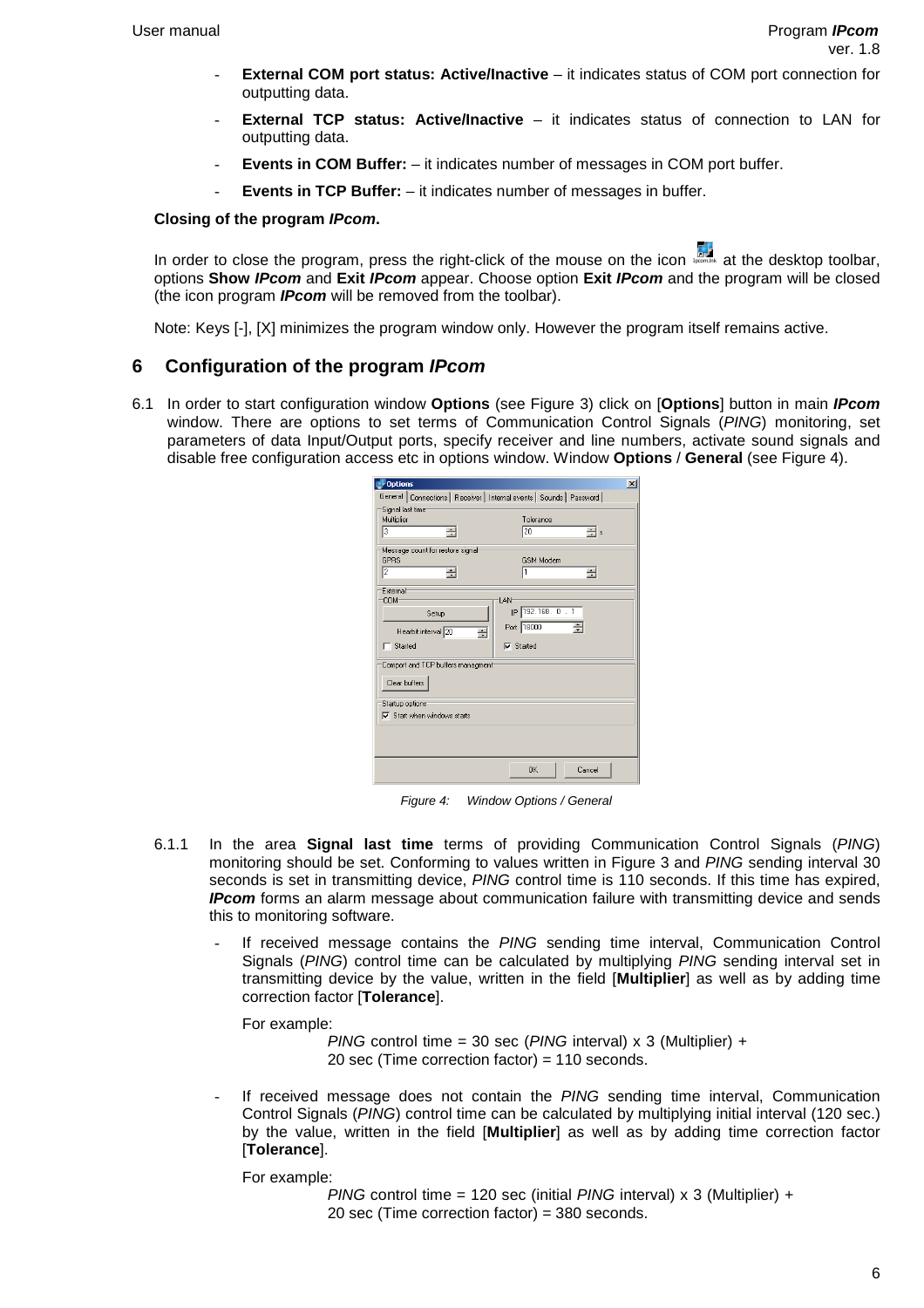If during Communication Control Signals (PING) control time any message has not been received from the transmitting device, **IPcom** will form the alarm message about communication failure and send it to monitoring software.

**IPcom** will form the communication failure restore message and send it to monitoring software when program will receive such amount of PINGs as specified in the area **Message count to restore signal**. Amount of PINGs should be specified for both connections: in the box [**GPRS**] while alarm transmission is done by protocols TCP/IP and UDP/IP and in the box [**GSM**] while alarm transmission is done through CSD and SMS connection.

- 6.1.2 Area **External**. There are options to set parameters of information output to monitoring software.
	- If messages are redirected through Serial port RS232, press the button [**Setup**] and set parameters of comport in appeared Setup window (see Figure 5). Write in heartbeat signal sending interval in box [**Hearbit interval**] and mark [∨] box [**Started**] for enabling it.



Figure 5: Window Options / General / Setup

- If messages are redirected through Ethernet, write in IP address [**IP**] and port [**Port**] of the existing monitoring software and mark [∨] box [**Started**] for enabling these.
- 6.1.3 In the area **Comport and TCP buffers management** by using button [**Clear buffers**] it is possible to clear buffer of not redirected messages to monitoring software.
- 6.1.4 While [**Start when windows starts**] box is marked [∨] in the area **Startup options**, program **IPcom** will start and operate automatically as long as OS Windows is starting and operating.
- 6.2 Settings of messages input are specified in window [**Connections**] (see Figure 6).

| <b>D</b> ptions                                            | $\mathbf{x}$                                                         |
|------------------------------------------------------------|----------------------------------------------------------------------|
|                                                            | General Connections   Receiver   Internal events   Sounds   Password |
| <b>GPRS TCP server settings</b>                            | GSM modem settings                                                   |
| Server port<br>$\div$<br>3001                              | Modem type                                                           |
|                                                            | Trikdis GSM modem                                                    |
| $\nabla$ Started                                           | Setup                                                                |
| Close connection if no data is<br>received for ping period | Offline<br>Modem<br><b>GSM</b><br>Offline                            |
| $\nabla$ Enabled                                           | $\Box$ Started                                                       |
| GPRS UDP server settings                                   |                                                                      |
| Server port<br>3001                                        |                                                                      |
| $\div$                                                     |                                                                      |
| $\nabla$ Started                                           |                                                                      |
|                                                            |                                                                      |
|                                                            |                                                                      |
| Data                                                       |                                                                      |
| Password                                                   |                                                                      |
| <b><i><u>EKKKKK</u></i></b>                                |                                                                      |
|                                                            |                                                                      |
|                                                            |                                                                      |
|                                                            | <b>OK</b><br>Cancel                                                  |

Figure 6: Window Options / Connections

6.2.1 If port of program **IPcom** [**Server port**] is written and enabled [∨] [**Started**] in the area **GPRS TCP server settings**, program **IPcom** will receive messages through Ethernet cable by protocol TCP/IP.

If it is marked [∨] the checkbox [**Enable**], program **IPcom** will close the GPRS session each time while it receives the message. This mode is used when receiving signals from transmitting devices of other manufacturers.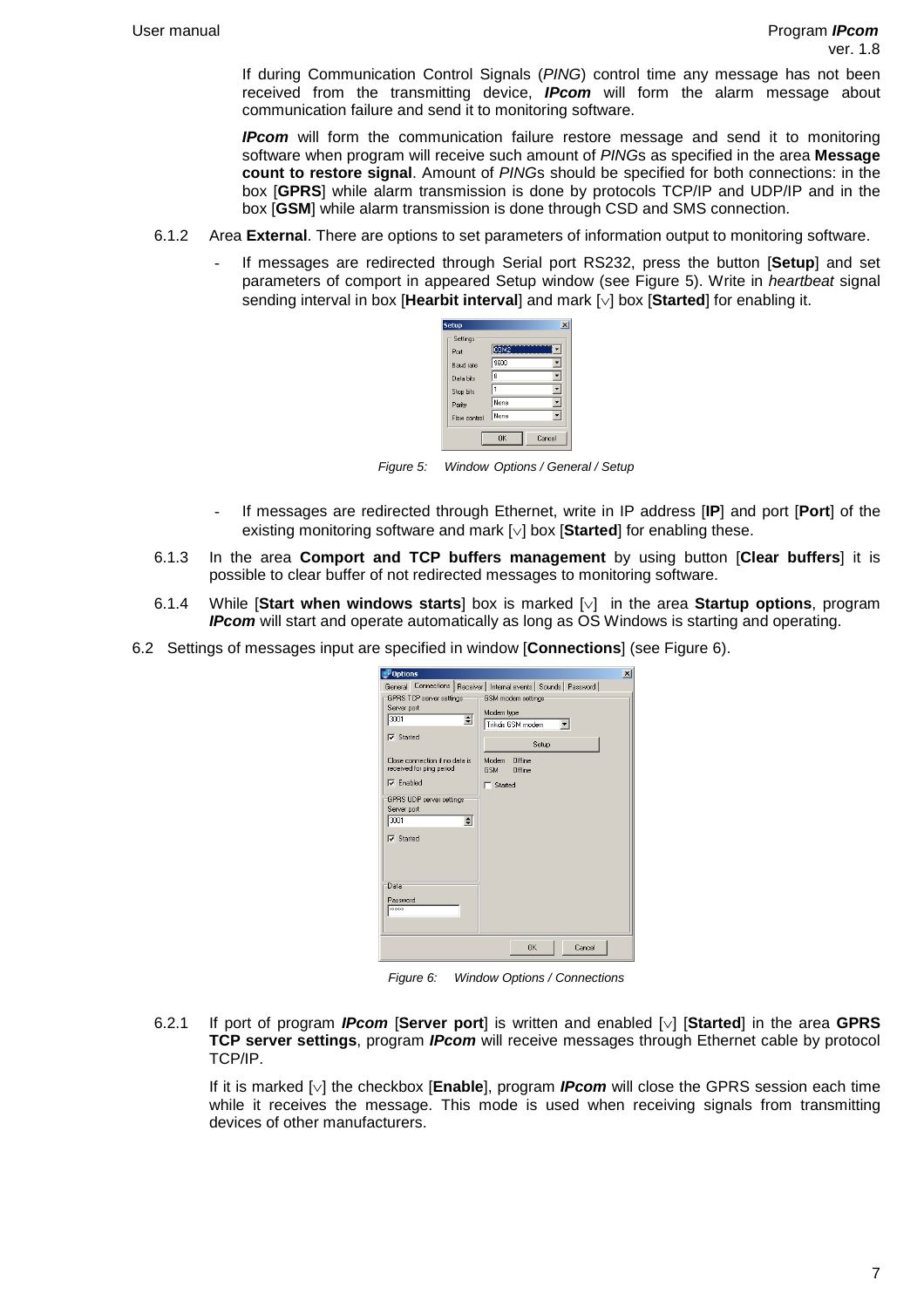- 6.2.2 If port of program **IPcom** [**Server port**] is written and enabled [∨] [**Started**] in the area **GPRS UDP server settings** program **IPcom** will receive messages through Ethernet cable by protocol UDP/IP.
- 6.2.3 In the area **Data** password of received messages decryption should be entered [**Password**]. It is important that password entered in transmitting devices has to be the same as that specified in this field.
- 6.2.4 The type of CSD/SMS receiver connected to PC can be set in the area **GSM modem settings** selecting desirable element in the list **Modem type**.
- 6.2.5 If messages are received from CSD/SMS receiver through Serial port RS232, press the button [**Setup**] in the area **GSM modem settings** and fill the appeared window (see Figure 7) for setting parameters of input comport. CSD/SMS receiver **GM5** is used for receiving messages through the CSD and SMS connection. Mark [∨] the checkbox [**Started**] below for enabling input comport.



Figure 7: Window Options / Connections / Setup

6.3 In the window **Receiver** appropriate receiver and line numbers should be specified (see Figure 8).

| $\n  1$ Options     |                       |              |                                                                        |        | $\vert x \vert$ |
|---------------------|-----------------------|--------------|------------------------------------------------------------------------|--------|-----------------|
|                     |                       |              | General   Connections   Receiver   Internal events   Sounds   Password |        |                 |
|                     | Generated identifiers |              |                                                                        |        |                 |
| Receiver $\sqrt{2}$ |                       | 급            |                                                                        |        |                 |
| Line $ 5 $          |                       | $\triangleq$ |                                                                        |        |                 |
|                     |                       |              |                                                                        |        |                 |
|                     |                       |              |                                                                        |        |                 |
|                     |                       |              |                                                                        |        |                 |
|                     |                       |              |                                                                        |        |                 |
|                     |                       |              |                                                                        |        |                 |
|                     |                       |              |                                                                        |        |                 |
|                     |                       |              |                                                                        |        |                 |
|                     |                       |              |                                                                        |        |                 |
|                     |                       |              |                                                                        |        |                 |
|                     |                       |              |                                                                        |        |                 |
|                     |                       |              |                                                                        |        |                 |
|                     |                       |              | 0K                                                                     | Cancel |                 |
|                     |                       |              |                                                                        |        |                 |

Figure 8: Window Options / Receiver

6.4 In the window **Internal events** are options to specify some events, which **IPcom** will form and send to monitoring software while appropriate event is happened (see Figure 9).

| <b>Options</b> |                                                                                                            |                                                                      |        | $\mathbf{x}$ |
|----------------|------------------------------------------------------------------------------------------------------------|----------------------------------------------------------------------|--------|--------------|
|                |                                                                                                            | General   Connections   Receiver Internal events   Sounds   Password |        |              |
|                | Internal events<br><b>GPRS</b> device lost<br><b>GSM</b> device lost<br>Configuration mode<br>E 627 99 000 | GPBS device restored<br>GSM device restored                          |        |              |
|                |                                                                                                            | OK.                                                                  | Cancel |              |
|                |                                                                                                            |                                                                      |        |              |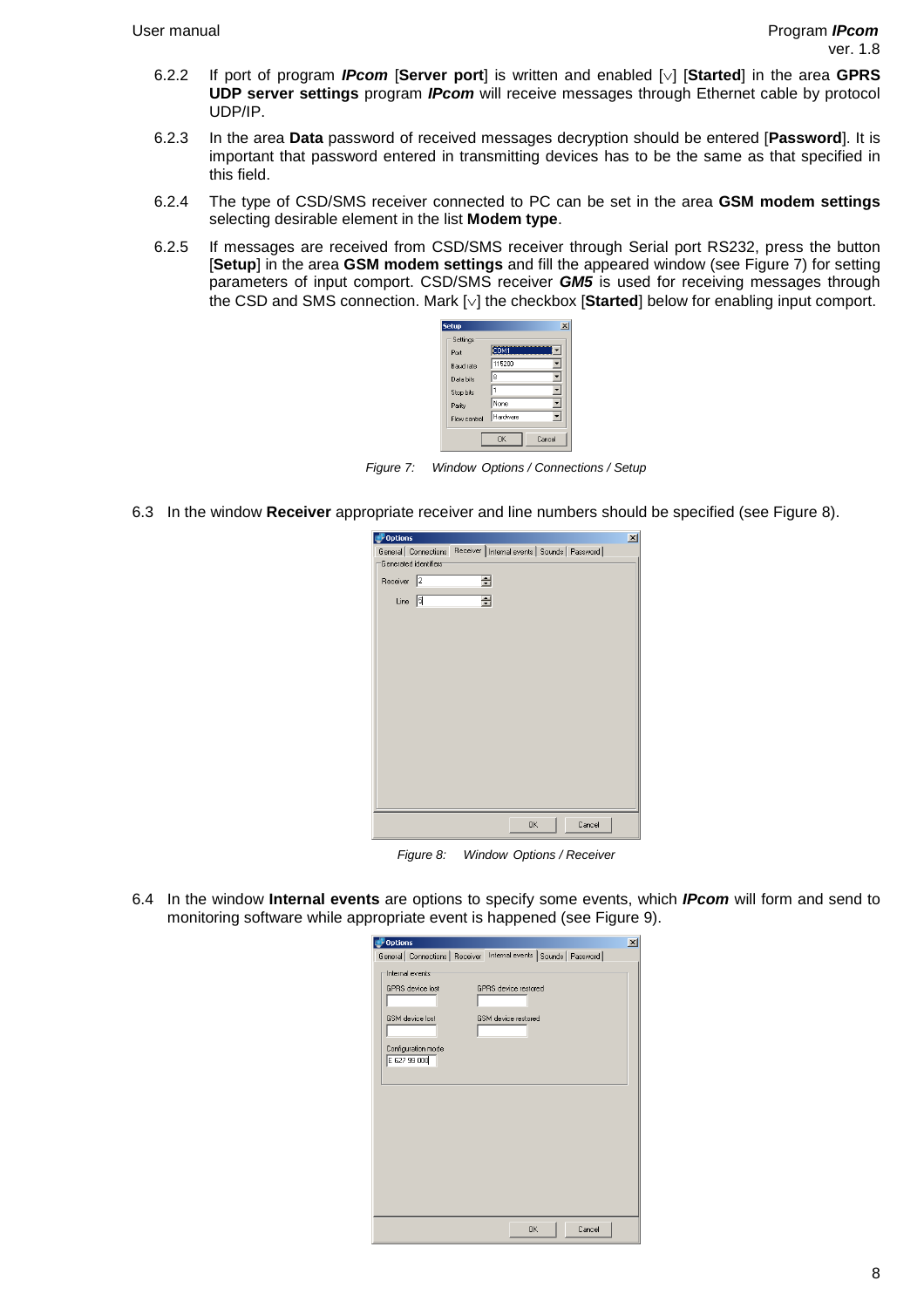6.5 In the window **Sounds** are options to specify sound parameters, which are generated while **IPcom** stores messages not transferred to the monitoring software in its memory (see Figure 10).

| <b>Options</b>                                                         | × |
|------------------------------------------------------------------------|---|
| General   Connections   Receiver   Internal events   Sounds   Password |   |
| External COM sound                                                     |   |
| $\nabla$ Enable sound                                                  |   |
| Sound filename                                                         |   |
| C:\Program Files\IPcom\Sounds\COMSOUND.wav<br>Browse                   |   |
| 3 - 즉  <br>$\nabla$ Repeat sound every<br>seconds                      |   |
| External TCP sound                                                     |   |
| $\nabla$ Enable sound                                                  |   |
| Sound filename                                                         |   |
| C:\Program Files\IPcom\Sounds\TCPSOUND.wav<br>Browse                   |   |
| $\triangleright$ Repeat sound every $\vert 5 \vert$ $\div$ seconds     |   |
|                                                                        |   |
|                                                                        |   |
|                                                                        |   |
|                                                                        |   |
|                                                                        |   |
|                                                                        |   |
|                                                                        |   |
| OK<br>Cancel                                                           |   |

Figure 10: Window Options / Sounds

6.6 In the window **Password** is option to specify password of 6 characters length, without entering it, the configuration of the program **IPcom** is forbidden (see Figure 11). This feature protects the program **IPcom** from the unauthorized access or from incautious configuration. If the password is not specified, configuration of the program **IPcom** is enabled without restrictions.

| <b>Options</b>                                                         | $\boldsymbol{\mathsf{x}}$ |
|------------------------------------------------------------------------|---------------------------|
| General   Connections   Receiver   Internal events   Sounds   Password |                           |
| Change password                                                        |                           |
| Old password                                                           |                           |
|                                                                        |                           |
| New password                                                           |                           |
|                                                                        |                           |
| Repeat new password                                                    |                           |
| Change                                                                 |                           |
|                                                                        |                           |
|                                                                        |                           |
|                                                                        |                           |
|                                                                        |                           |
|                                                                        |                           |
|                                                                        |                           |
|                                                                        |                           |
|                                                                        |                           |
|                                                                        |                           |
|                                                                        |                           |
| OK.<br>Cancel                                                          |                           |
|                                                                        |                           |

Figure 11: Window Options / Password

If the password is specified, password request window for entering access password will appear (see Figure 12) after pressing the button [**Options**] (see Figure 2).

| Password input        |        |  |
|-----------------------|--------|--|
| Please enter password |        |  |
|                       |        |  |
| Πk                    | Cancel |  |

Figure 12: Request window for entering the password

In order to change the password, fill specified fields and press the button [**Change**]. When specifying password the first time, the field [**Old password**] should be left blank. Use sequence of 6 characters.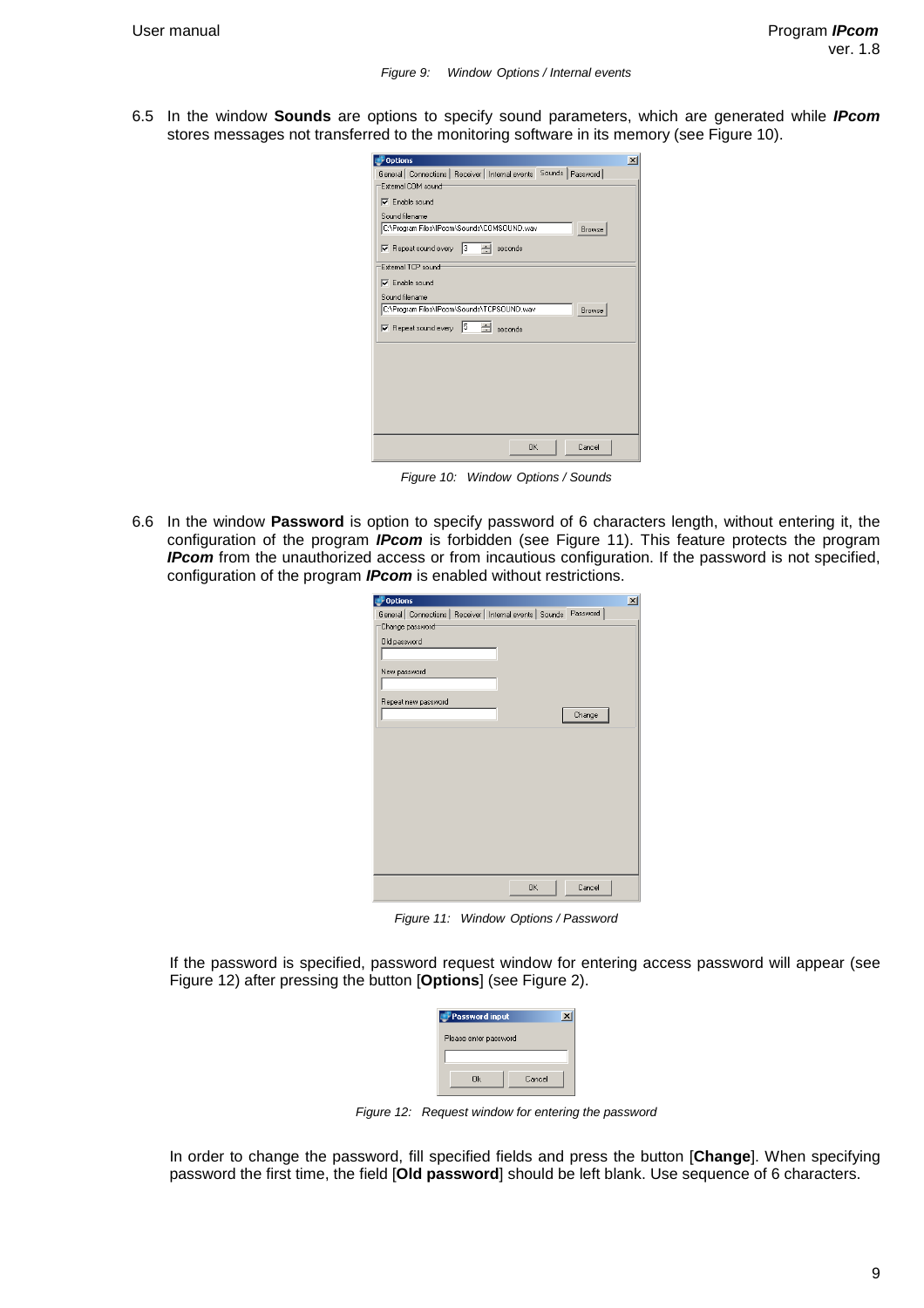## **7 Installation**

Installation of the program is as follows:

7.1 Click Download link of **program IPcom v1.8** (or newer version) on website www.trikdis.lt and window **File download** appears (Figure 13).



Figure 13:

7.2 Press button [**Run**] (Figure 13).



Figure 14:

7.3 Press button [**Next**] (Figure 14).



Figure 15:

7.4 Choose the installing direction and press button [**Next**] (Figure 15).

| <b>IPcom - InstallShield Wizard</b>                                 |                                                        |                | $\mathbf{x}$ |
|---------------------------------------------------------------------|--------------------------------------------------------|----------------|--------------|
| Program language<br>Choose the language that best suits your needs. |                                                        | <b>TRIKDIS</b> |              |
| Please select program language.                                     |                                                        |                |              |
| <b>Fnglish</b>                                                      |                                                        |                |              |
| <b>C</b> Lithuanian                                                 |                                                        |                |              |
| C Russian                                                           |                                                        |                |              |
|                                                                     |                                                        |                |              |
|                                                                     |                                                        |                |              |
|                                                                     |                                                        |                |              |
|                                                                     |                                                        |                |              |
|                                                                     |                                                        |                |              |
| Installatield                                                       |                                                        |                |              |
|                                                                     | <back< td=""><td>Next &gt;</td><td>Cancel</td></back<> | Next >         | Cancel       |

Figure 16:

7.5 Select the language and press button [**Next**] (Figure 16).